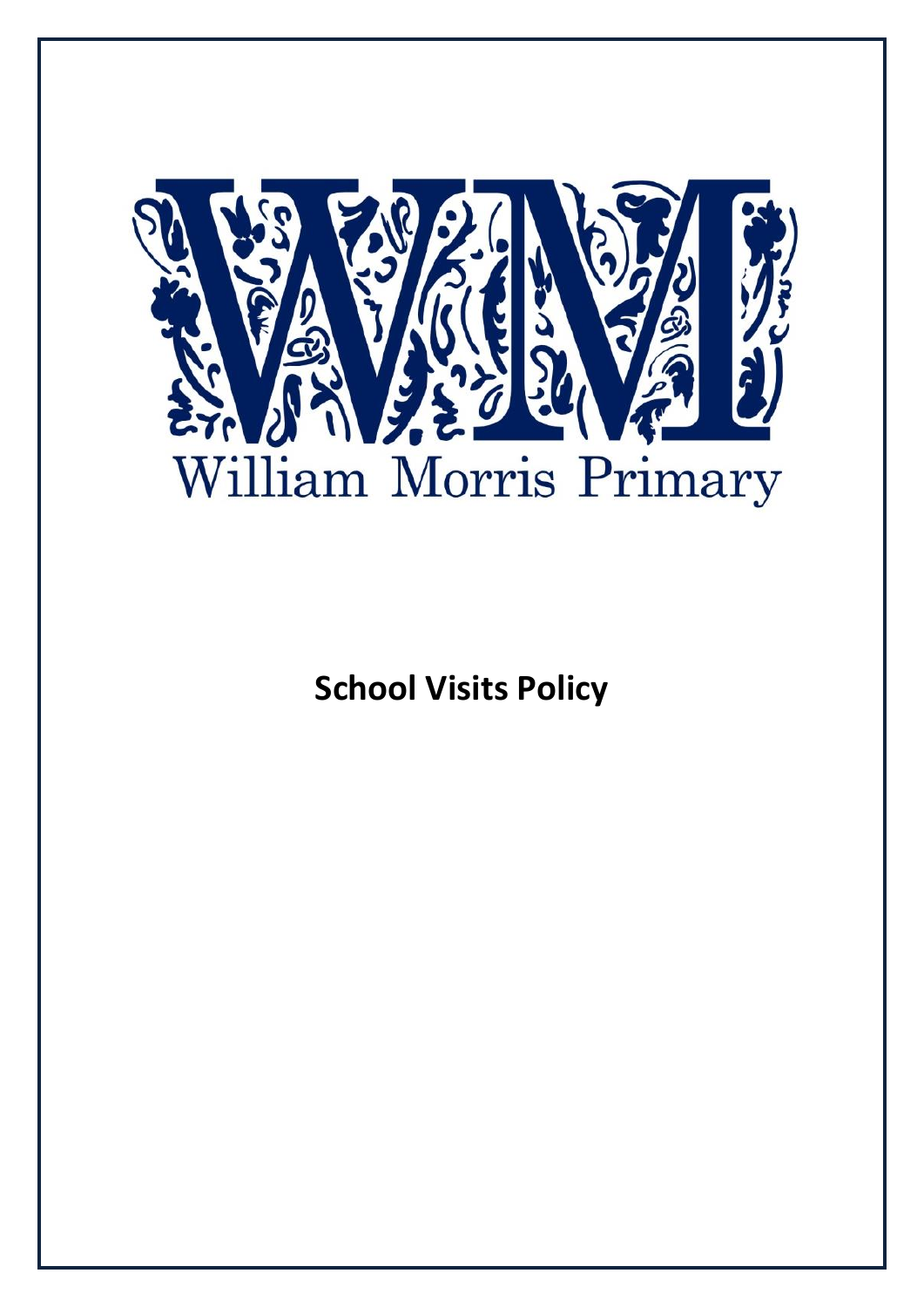# **School Visits Policy**

Educational visits are a significant part of a pupil's learning and development, providing them with opportunities to explore the natural world and understand more about their community. Predominately, our visits are within the UK, but we may have some trip abroad in upper key stage 2.

Pupils' physical and moral safety on educational visits is paramount. The School accepts that trips, visits and outdoor activities cannot be completely without risk and it requires that those staff in charge take all reasonable precautions to protect staff and pupils' health, safety and welfare and to minimise the risk of untoward or dangerous situations.

### **Management Structure and responsibilities**

### **Role of the Headteacher:**

- To ensure that they work within the guidelines as delegated by the Governors.
- To ensure that visits comply with the guidelines and regulations provided in this Policy and the School's Health and Safety Policy.
- To ensure that the Educational Visit Co-ordinators (EVC) are competent to oversee the co-ordination of all off-site education, and support the EVC in attending relevant training courses.
- To ensure that the EVCs keep them informed of the progress of all visits and that this information is relayed to Governors and to parents as necessary.
- To ensure that the Visit Leader is competent (experience and training) to undertake the activity.
- To ensure that in the event of a major incident or accident, the School's guidelines are adhered to in terms of informing parents and staff and ensure that serious incidents, accidents and near-accidents are recorded and investigated.

# **Role of the Educational Visit Co-ordinator**:

The EVC's role is to support the Head in ensuring that all visits follow regulations and guidance and all of the school's relevant policies and procedures and will act on behalf of the Head, in particular:

- To support educational visits as agreed by the Headteacher.
- To provide adequate documentation to support planning of all trips and visits, including risk assessments.
- To ensure all off-site visits are thoroughly planned using standardised whole-school documentation.
- To ensure all staff are aware of the guidelines available concerning their particular visit.
- To assign competent people to lead or otherwise supervise a visit. Competence of other adults proposed to provide support or lead activities within a visit, will commonly be done with reference to accreditations from an awarding body and/or previous experience and on the job training.
- To ensure visits have appropriate support ratios and adequate cover for health and safety, first aid, medication and behaviour management.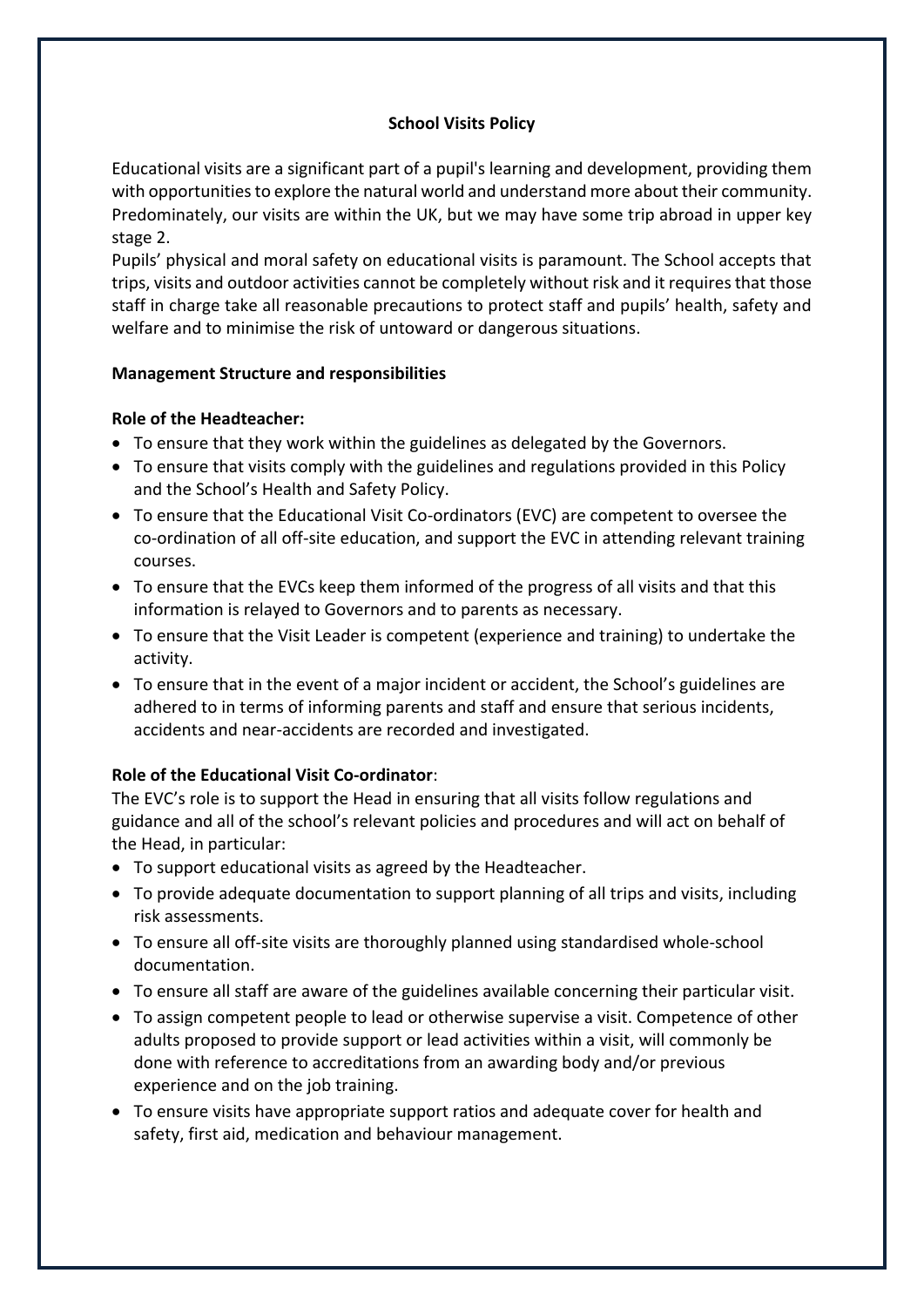- To work with the Visit Leader to obtain the consent or refusal of parents and to provide full details of the visit beforehand so that parents can consent or refuse consent on a fully informed basis.
- To organise the emergency arrangements and ensure there is an emergency contact for each visit.
- To keep records of individual visits including reports of accidents and 'near-accidents'.
- To ensure that arrangements are in place for the Governing Body to be made aware of visits so that questions can be asked as necessary.
- To ensure that visit evaluation is used to inform future visits and training needs. Further staff training should be made available where a need is identified.
- To arrange for the recording of accidents and the reporting of serious injuries as required. Accident and incident records should be reviewed regularly, and this information used to inform future visits.
- To review systems and, on occasion, monitor practice.

### **Role of the Visit Leader:**

The Visit Leader has full responsibility for the safe running of the activity including pre planning, following guidance and ensuring all participants are aware of their roles. To achieve this the Visit Leader will:

- Identify the clear purpose and objectives of the visit.
- Complete visit documentation and obtain EVC approval for any visit off-site, no matter how short its duration.
- Plan the itinerary in such a way as to account for all times on the visit including meal and 'down' times, particularly on residential trips.
- Have prior knowledge of the venue the Visit Leader should normally have made an exploratory pre-visit*.*
- Inform parents and seek permission/consent, detailing the nature, purpose and related activities involved in the visit. All permission details must be sent to the School Office as soon as possible once collected. *(NB Pupils without appropriate consent will not take part in the visit.)*
- Allocate supervisory responsibility to each adult for named pupils and ensure that each adult knows which pupils they are responsible for.
- To ensure that each pupil knows which adult is responsible for them and that all adults understand that they are responsible to the Visit Leader for the supervision of the pupils assigned to them. **Parent helpers will not normally have their child placed in their group, unless by prior agreement with a member of the SLT.**
- To ensure that all adults involved in supervising the visit are aware of the risk assessments and the expected standards of behaviour.
- To continuously monitor the appropriateness of the activity, the physical and mental condition and abilities of the group members and the suitability of the prevailing conditions.
- To ensure that only activities that have been agreed with the EVC and informed to parents take place on the visit.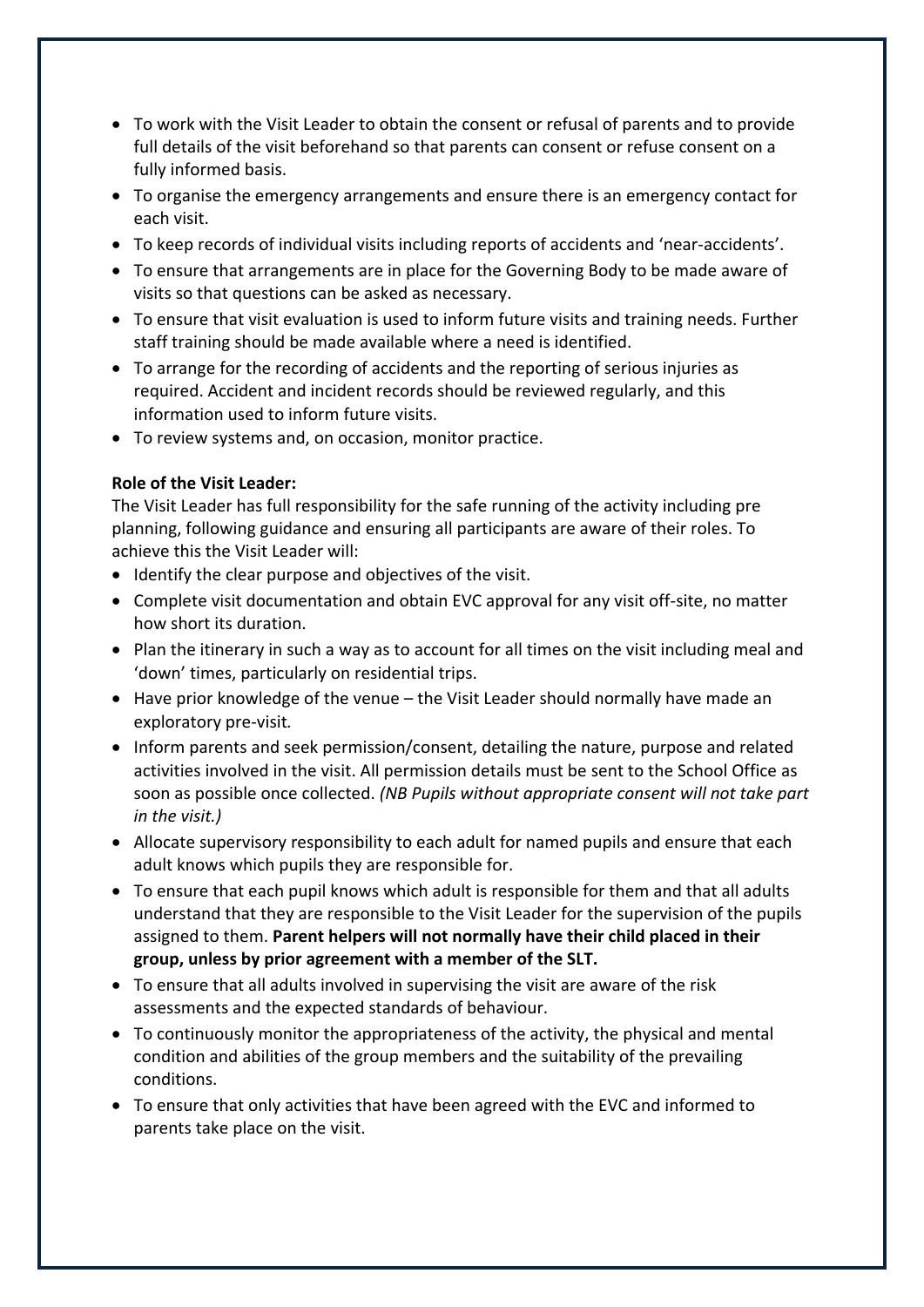## **Role of the Pupil**:

- To be aware of the risk assessments.
- To know who their supervisor is at any given time and how to contact him or her and to alert the supervisor if someone is missing or in difficulties.
- To understand the need to have a meeting place to return to, or an instruction to remain where they are, if separated.
- To understand and adherer to the expected standards of behaviour.

### **Procedures**

The School has in place a clear process to be adhered to in planning and organising an educational visit or trip:

### **Planning**

- Check with School Office and EVCs to ensure proposed date and suitability of the visit.
- Make provisional booking and request risk assessments from the venue.
- If going to a new venue, book in a pre-visit to the site. In most cases, it is very important to undertake a pre-visit. The need for a pre-visit should be discussed with the EVC. If a pre-visit is considered as not being necessary, the reasons must be noted on the visit risk assessment.
- The member of staff arranging the educational visit must ensure that proposed site supports the School's policy to actively promote Fundamental British Values and complies with The Prevent Duty (2015).
- Complete all relevant school forms.
- Confirm details with, and obtain approval for the trip with the Headteacher and ensure that all visits have been entered into the school diary held in the School Office.
- *When the visit is authorised*, letters can be sent to parents as necessary. All such correspondence needs to be completed in conjunction with the School Office.
- Parents must always be made aware when their children are undertaking a visit and will be off school premises.
- Collect reply slips (bearing in mind some pupils in certain circumstances may also need additional permission from both parents). No pupil will be allowed to go on a visit without written parental or legal guardian permission.
- Liaise with the EVC over any changes to the approved itinerary and arrangements.
- First Aider should accompany each visit offsite (a Paediatric First Aider in the case of EYFS educational visits.) There should always be an appropriate First Aid box available for use.

# *In planning and organising a residential trip or visit involving outdoor and adventurous activities the above process remains relevant together with the following:*

- All visits involving a residential (overnight stay) and/or adventurous activities must be approved in advance by the Headteacher.
- Complete any further internal school forms as appropriate.
- Confirm details with, and obtain approval for, the trip with the EVC *at least a term in advance prior to the visit giving suitable opportunity* to enable Headteacher to be informed.
- Collect reply slips to include authorisation for the Visit Leader to act for the child in the event of a medical emergency if the parents cannot be contacted.